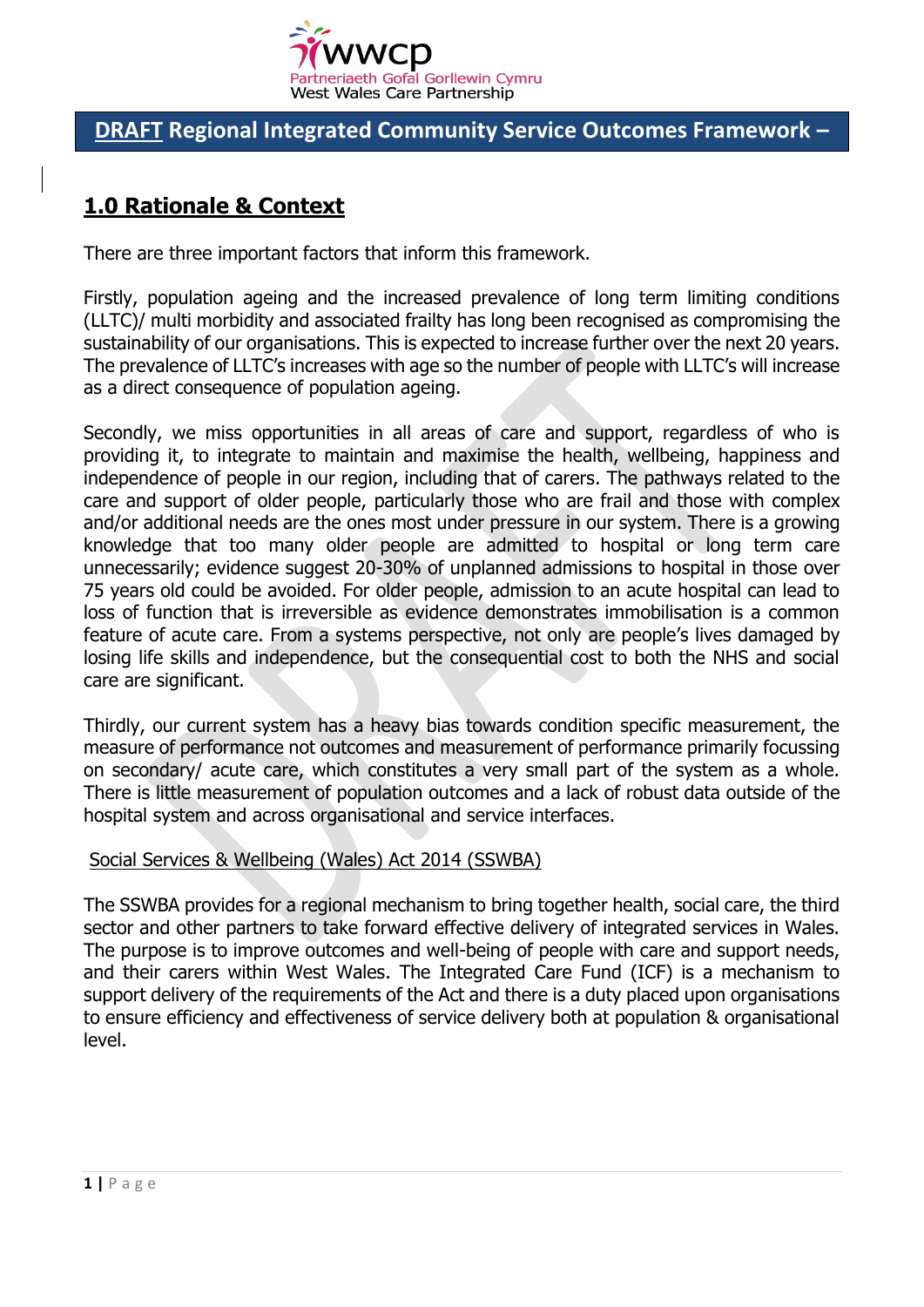

## **2.0 Ambition & Aims**

This outcomes framework has been developed in response to the need to improve population health at individual and organisational level and specifically address the factors mentioned above and those affecting carers. Whilst development of the framework has focussed around Older People & Frail Adults, measures for Adults with Learning Disabilities, Children with Complex needs and Carers are currently under development.

The ambition is to produce a blended suite of outcomes, indicators, performance measures, care standards and an 'offer' across a range of integrated pathways informed by the work at National level though a range of relevant programmes and groups, including the National Programme for Unscheduled Care and Ministerial Advisory Group for Carers. The framework is an iterative document, which will be adapted and improved in response to need.

The purpose of this Framework is to give a clear and concise guide to:

- Our key objectives and priorities
- Our priorities for delivering a good service
- How we will use performance measures to continually improve and inform whole system impact on organisations objectives and population wellbeing
- How we will evaluate the impact of Intermediate Care & ICF revenue funded projects
- How we evidence programmes that address health inequality

We have developed our approach around population outcomes as this can only be delivered through a collaborative coalition of equal partners; no one service can be responsible for achieving the outcome for a whole population, but individual services can be held responsible for what they contribute to the individuals they serve. This approach will ensure we balance the relationship between service demands, prudent allocation of resources and outcomes for people across the whole system. We will use a blend of measures across the whole system and its interfaces, to ensure we do the right thing and drive continuous improvement within the region.

## **3.0 Principles**

- $\triangleright$  Measure only what is important. Too much data means that we "can't see the wood for the trees". Drill down for more data only if performance is not acceptable.
- $\triangleright$  Identify and measure against base-line data.
- $\triangleright$  Use a number of different performance indicators to build up the overall picture and narrative about the service.
- $\triangleright$  Use that information to identify where the focus of service improvement should be.
- $\triangleright$  Encourage behaviour that is driven by doing the right thing for the people.
- $\triangleright$  Develop greater understanding of the reciprocal relationship between community and secondary care. Not just what community can do to support hospitals, but also by coproducing solutions with the community, to achieve better outcomes for the population of the region.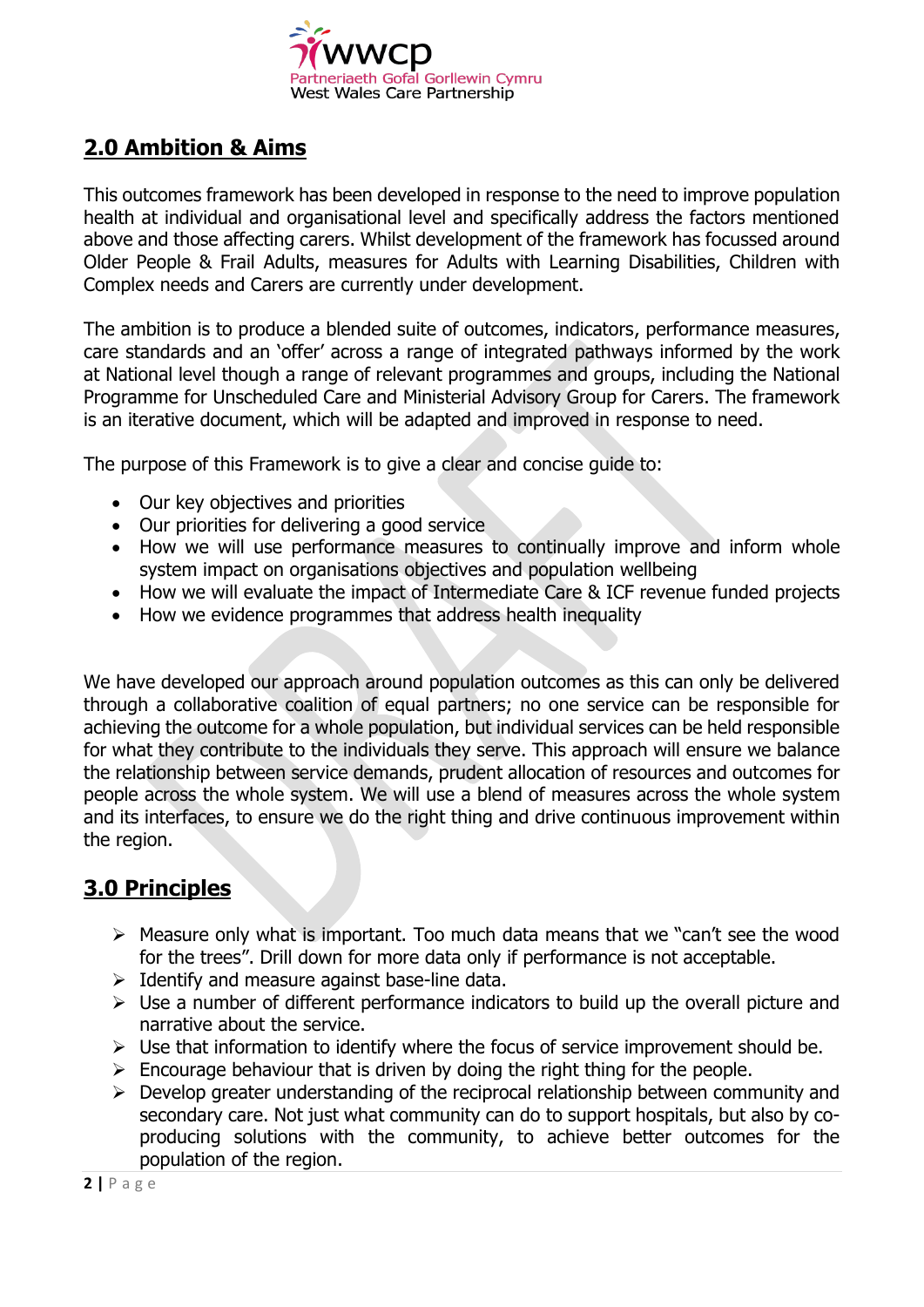

## **4.0 What does a good service look like for the region?**

An overarching outcome for the framework is proposed which recognises the outcome for Community Services emerging at National Level:

People in West Wales will enjoy optimal health, well-being and independence.

Aligns with those articulated in the Welsh Government National Outcomes Framework:

Citizens understand what care, support and opportunities are available and use these to help them achieve their well-being

Citizens access the right information, when it's needed, in the way they want it and use this to manage and improve their well-being

Citizen's voices are heard and listened to

Citizen's individual circumstances are considered

Citizens speak for themselves and contribute to the decisions that affect their life, or have someone who can do it for them

Citizens get the right care and support, as early as possible

Citizens contribute towards their social life and can be with the people that they choose.

Citizens engage and make a contribution to their community

Citizens get care and support through the Welsh language if they want it

Citizens live in a home that best supports them to achieve their well-being

Three key themes have been identified to describe the aspirations for service delivery which seek to deliver on the overarching outcome:

## **1. Staying Well & Independent in the Community**

- Promoting general health and wellbeing
- Supporting people to live independently in a suitable home setting
- Improving individual and community connections

### **2. Timely intervention to prevent crisis**

- Rapid response to an episode or crisis; assessing, treating and or supporting people at home wherever possible, working closely with partners
- Enabling people to be as independent as possible through providing services and support that are proportionate to need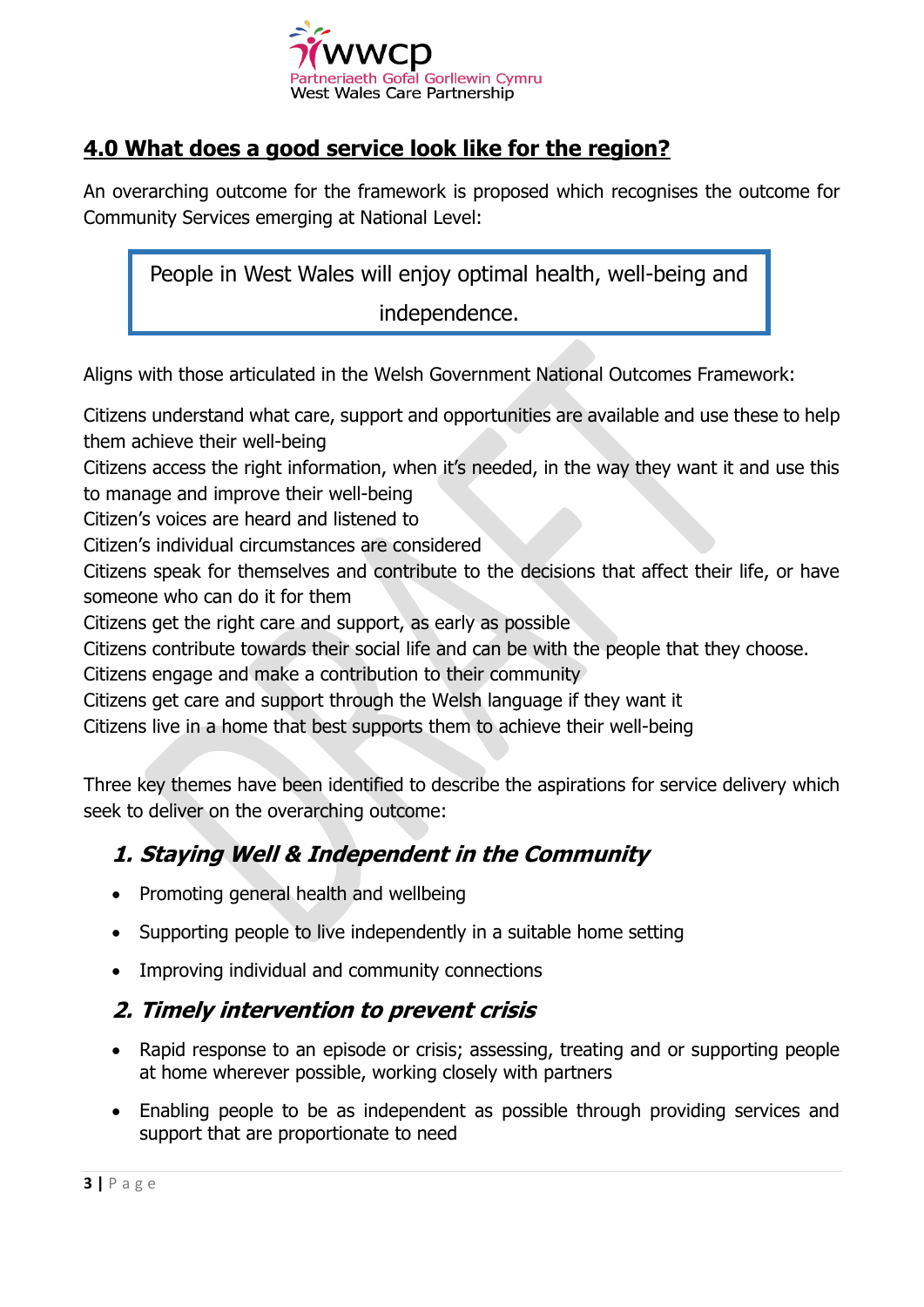

# **3. Maximising people's time spent in their home of choice**

- Integrated planning processes that avoid unnecessary delays
- Prudent use of resources
- Targeted support that assists people to maintain or regain independence

### **How do we know we are delivering against the overarching outcome?**

By agreeing a balanced and meaningful basket of measures and by focussing on and adopting a population outcomes approach to measurement. This includes:

- $\triangleright$  Measures of numbers such as how much and how many this will help us understand demand and activity
- $\triangleright$  Measures of quality how well we do something and the difference our services make.
- $\triangleright$  Measures of controlling resources how well we manage the relationship between the demand for our services and the impact of decisions on our resources

### **5.0 Draft Measures**

# **THEME 1: Staying Well & Independent In The Community (IPOP COMPONENTS 1, 2 & 3)**

### **Services which support people to:**

- Live at home independently
- Access Information, Advice and Assistance
- Manage or improve health and well-being
- Access 'Self Care' programmes
- Access Care Closer to Home
- Live in care homes or extra care settings

### **Measures (Must include measurement of quality also)**

- Number/percentage of people referred to social prescribers
- Number/percentage of enquires per quarter per locality to IAA
- Number/percentage of additional entries or updates onto Dewis and Info Engine quarterly per locality
- Number/percentage of hits on Dewis website
- Number/percentage of user led organisations, CICs and social enterprises developed/supported per locality
- Number/percentage of carers identified
- Number/percentage of carers supported
- Number/ percentage of carers signposted